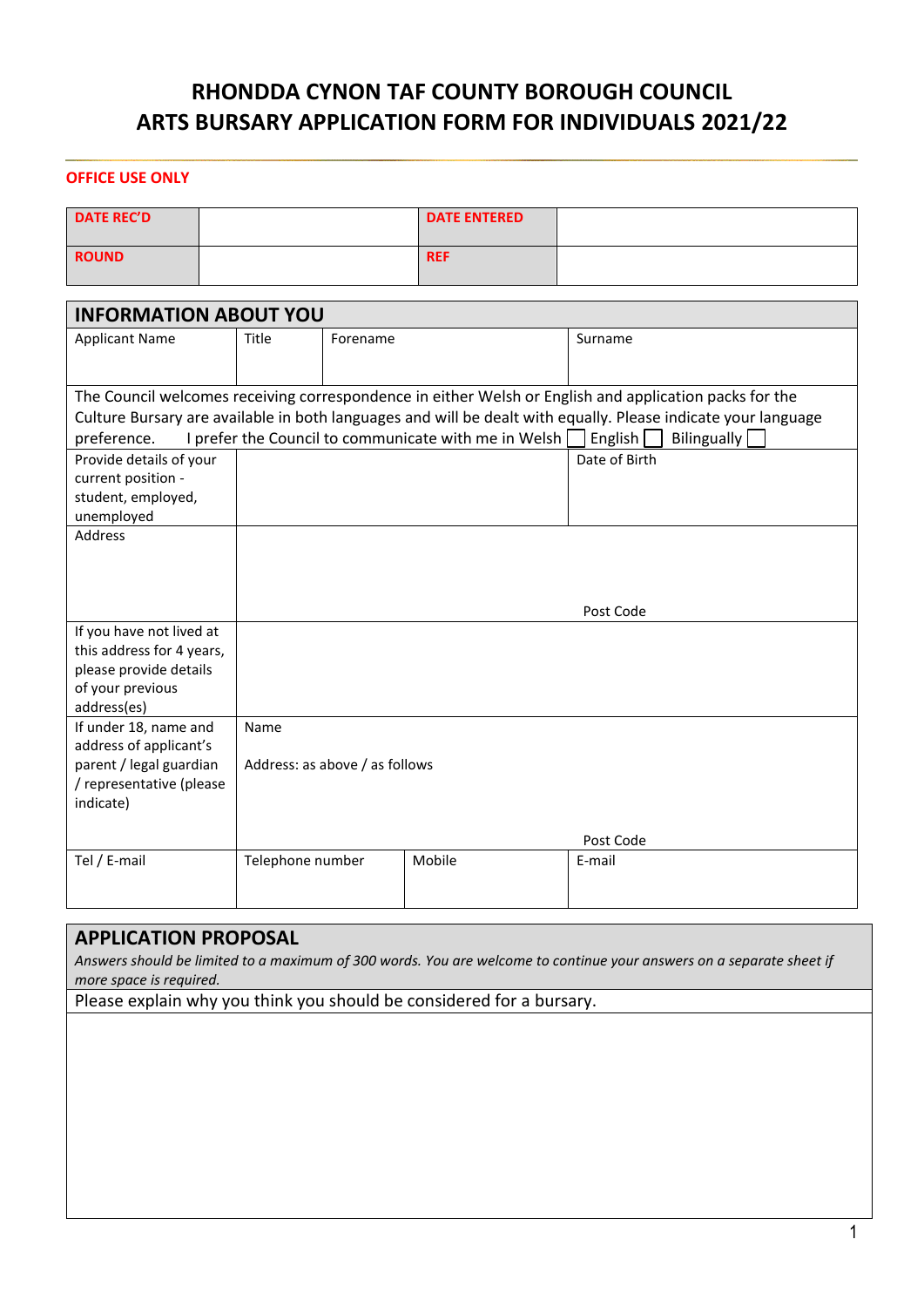Please give a summary of your experience and evidence of skills / talent. Please enclose any supporting documentation.

Please provide a full cost breakdown for the request.

If you are applying for help towards a trip/visit, please give details of dates

#### **REFEREE DETAILS**

Attached to this application form is a reference request form. Please send this to your referee and ask them to complete and return it to you to attach to your application form. Please note, only applications with an accompanying referee report will be considered for funding.

Please provide contact details for your referee. This should either be an employer, governing body or a representative of your school/college/university/training establishment/mentor.

| <b>Referee contact information</b> |  |                 |  |  |  |  |  |
|------------------------------------|--|-----------------|--|--|--|--|--|
| Name                               |  | Relationship to |  |  |  |  |  |
|                                    |  | <b>VOU</b>      |  |  |  |  |  |
| Address                            |  | Post Code       |  |  |  |  |  |
|                                    |  |                 |  |  |  |  |  |
|                                    |  |                 |  |  |  |  |  |
| Tel No                             |  | Email           |  |  |  |  |  |
|                                    |  |                 |  |  |  |  |  |

## **DECLARATION**

- **I** certify that the information contained in this application is correct to the best of my knowledge.
- If the information in the application changes in any way I will inform Rhondda Cynon Taf CBC immediately.

**Name** ......................................................

**Signed** ...................................................... **Date** ......................................................